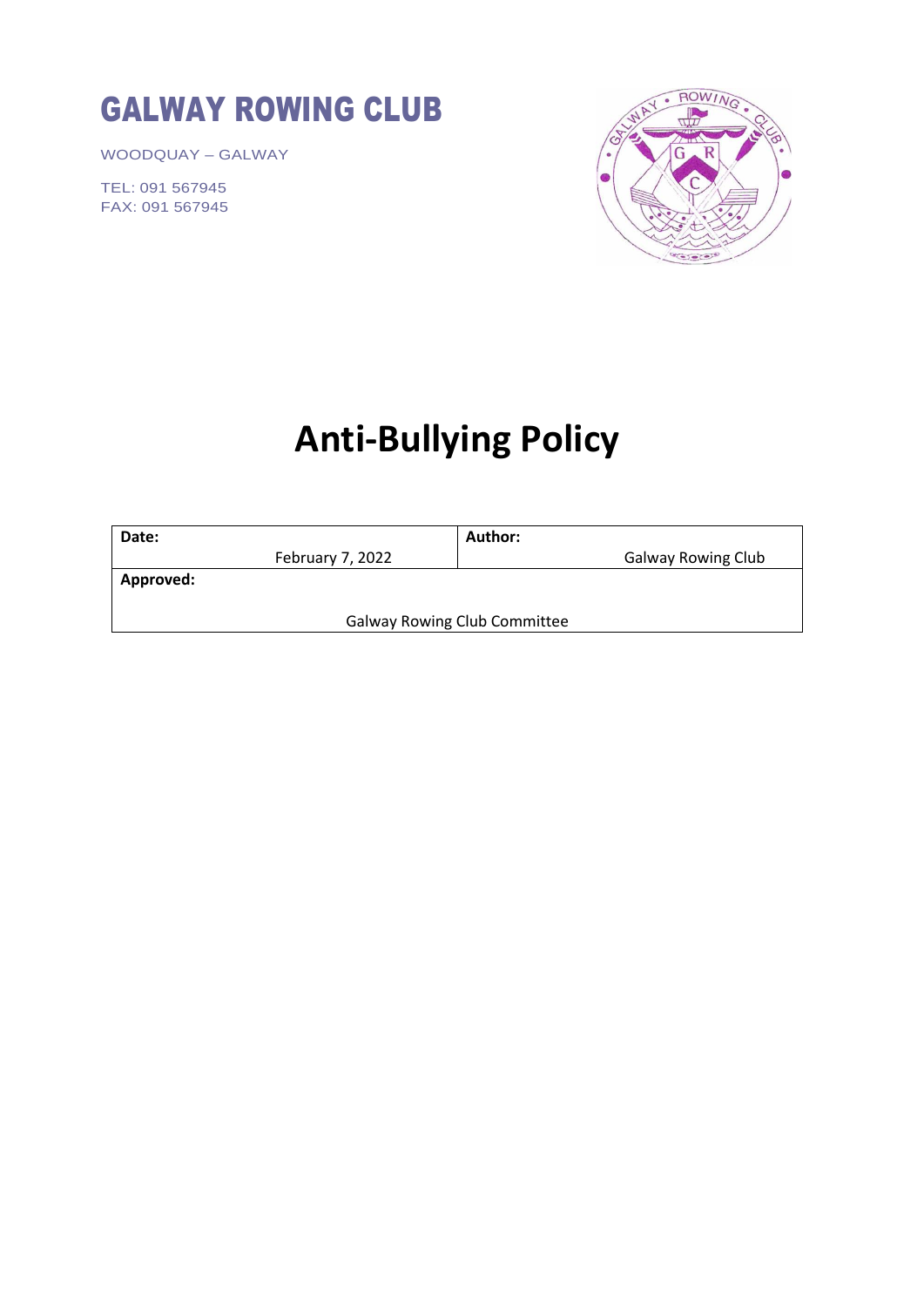# **Contents**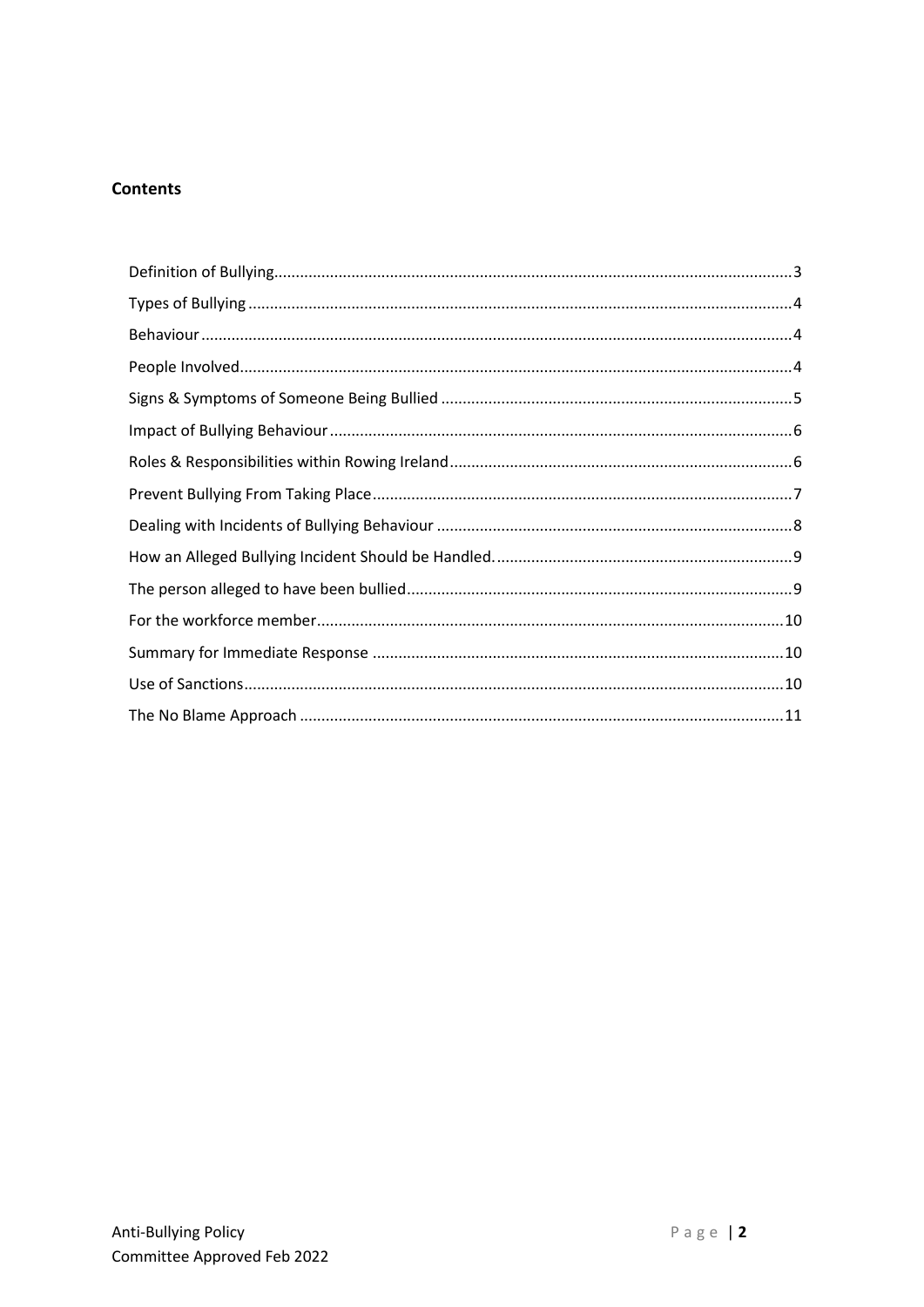Galway Rowing Club believes that a primary role of the sport is to provide individuals with the ability to develop to their full rowing potential. Essential to this is provision of a safe learning environment, without fear of being bullied. Bullying can result in psychological damage to those involved. It is an anti-social behaviour, which is unacceptable and will not be tolerated in the sport of rowing. If bullying does occur this policy should outline the procedures for dealing with the situation.

#### **BULLYING BEHAVIOUR WILL NOT BE TOLERATED**!

Aims of this policy are:

- to create an ethos in which attending a rowing session is a positive experience for all members of the rowing community
- to make clear that all forms of bullying are unacceptable in sport
- to enable everyone to feel safe while at rowing and encourage reporting of any bullying
- to support and protect anyone who has been bullied and ensure they are listened to
- to help those who have displayed bullying behaviour to change their ways and to understand why change is needed
- to inform coaches, parents, and others relevant to the rowing community
- to ensure all members of the rowing community feel responsible for combating bullying

## <span id="page-2-0"></span>**Definition of Bullying**

'The repeated use of power by one or more persons intentionally to harm, hurt or adversely affect the rights or needs of one another or others.

The term bullying refers to a range of harmful behaviour, whether physical or psychological, and usually has the following four features:

- It is repetitive and persistent- though sometimes a single incident can have the same impact over time, as part of a continuous pattern. e.g. Racist bullying.
- It is intentionally harmful- though occasionally not consciously intended by the bully or bystanders.
- It involves an imbalance of power, leaving someone feeling helpless to prevent or stop it
- It causes distress, fear, loneliness and lack of confidence

Common characteristics include:

- Motivation to demonstrate power by creating fear and to gain 'respect' by peers.
- **•** Often people who bully have themselves been bullied in the past. They may feel powerless and compensate by trying to intimidate others
- Bullying can be obvious, subtle, hidden, and difficult to prove.
- Males often use physical bullying and threats, but exclusion from groups is more common amongst females.
- Bullying can be by one person, one-on-one, by group against one or group on group.
- Bystanders often show acceptance or approval, and those on the receiving end can see them as part of the problem.
- Bullying in sport can be related to tensions in schools, groups, families and local communities.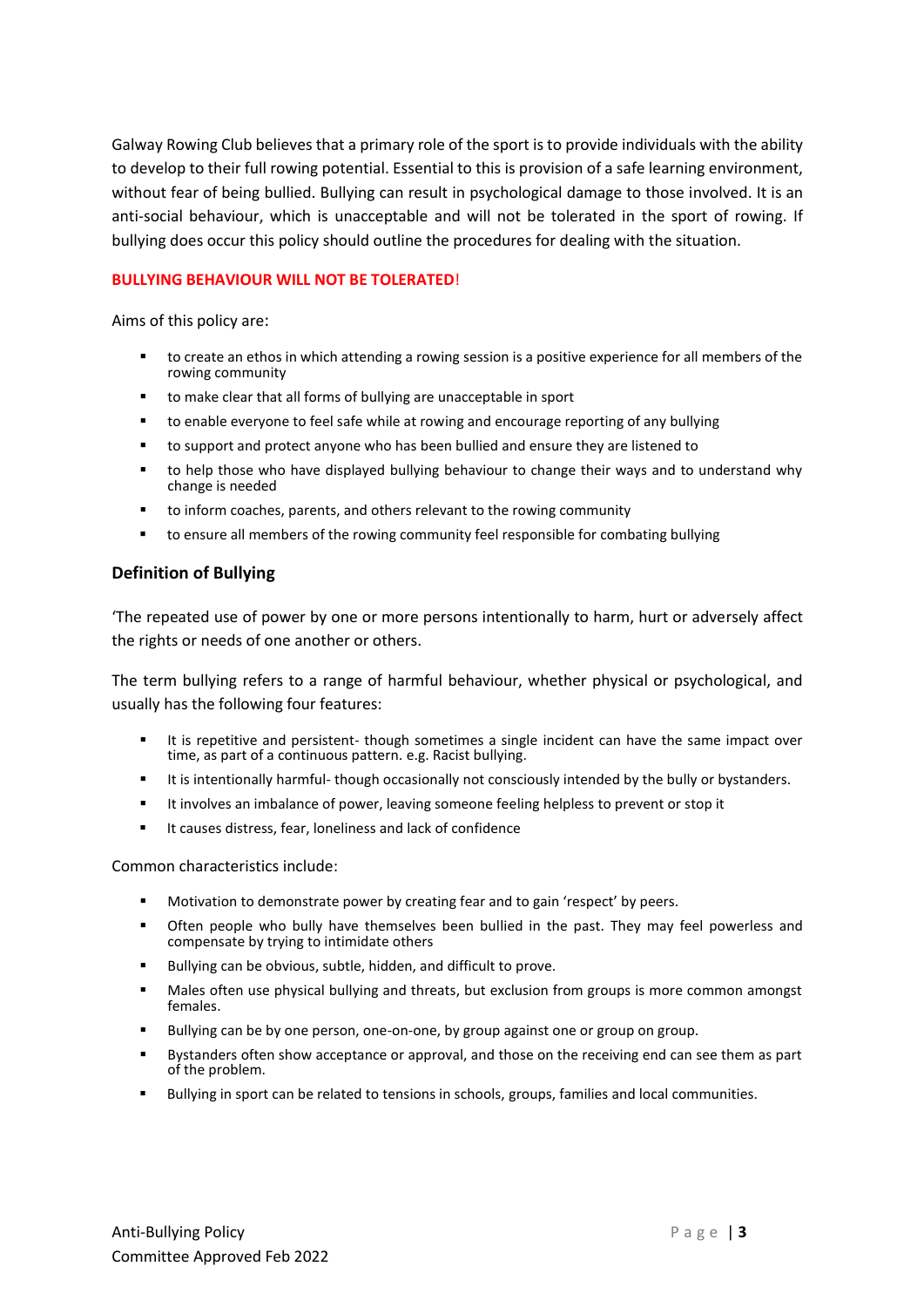# <span id="page-3-0"></span>**Types of Bullying**

- **Emotional Unfriendly, exclusion, torment (e.g. hiding belongings, threats, rumours)**
- Physical Pushing, kicking, hitting, or any violence
- Racist Racial taunts, graffiti, gestures
- Sexual Unwanted physical contact or sexually abusive comments
- Verbal Calling names, sarcasm, rumours
- Homophobic Because of, or focussing on, sexuality
- Cyberbullying All types of internet and email misuse, threats by text, calls by mobile phone and other devices, misuse of technology e.g. camera and video.
- Exclusion less obvious. Person appears to be included but regularly excluded from group activity. Or given wrong information about activity, e.g. times of activity
- Extortion regularly extracting something from someone without returning the "favour" e.g. borrowing money, snacks, drinks etc
- Gesture  $-$  a look, a signal, pulling a face, imitating the way someone walks, stands etc

#### <span id="page-3-1"></span>**Behaviour**

We need to learn that one person's teasing may, to another, be unkind and even cruel.

The way behaviour is received is important rather than what was intended.

A person can be bullying and subject to bullying, at the same time. Although some are vulnerable due to physical or social character, anyone can be bullied for any reason or for no reason. Individuals may resort to bullying for a range of reasons, and Galway Rowing Club will support the bully as well as those who are bullied.

The rowing workforce – whether paid or voluntary - must be aware of how their actions are perceived and take care not to be accused of bullying. Such actions may include:

- Teasing about characteristics one has little of no control of.
- Inappropriate bad temper
- Ridiculing the actions of one in front of others
- Inconsistency in application of punishment or reward
- Physical intimidation
- Insults or swearing
- Belittling others on the workforce
- Non-constructive or unnecessarily personal criticism

#### <span id="page-3-2"></span>**People Involved**

There may be several people involved in incidents of bullying behaviour, directly or indirectly having seen or heard about what is happening and these may be adults and/or young people.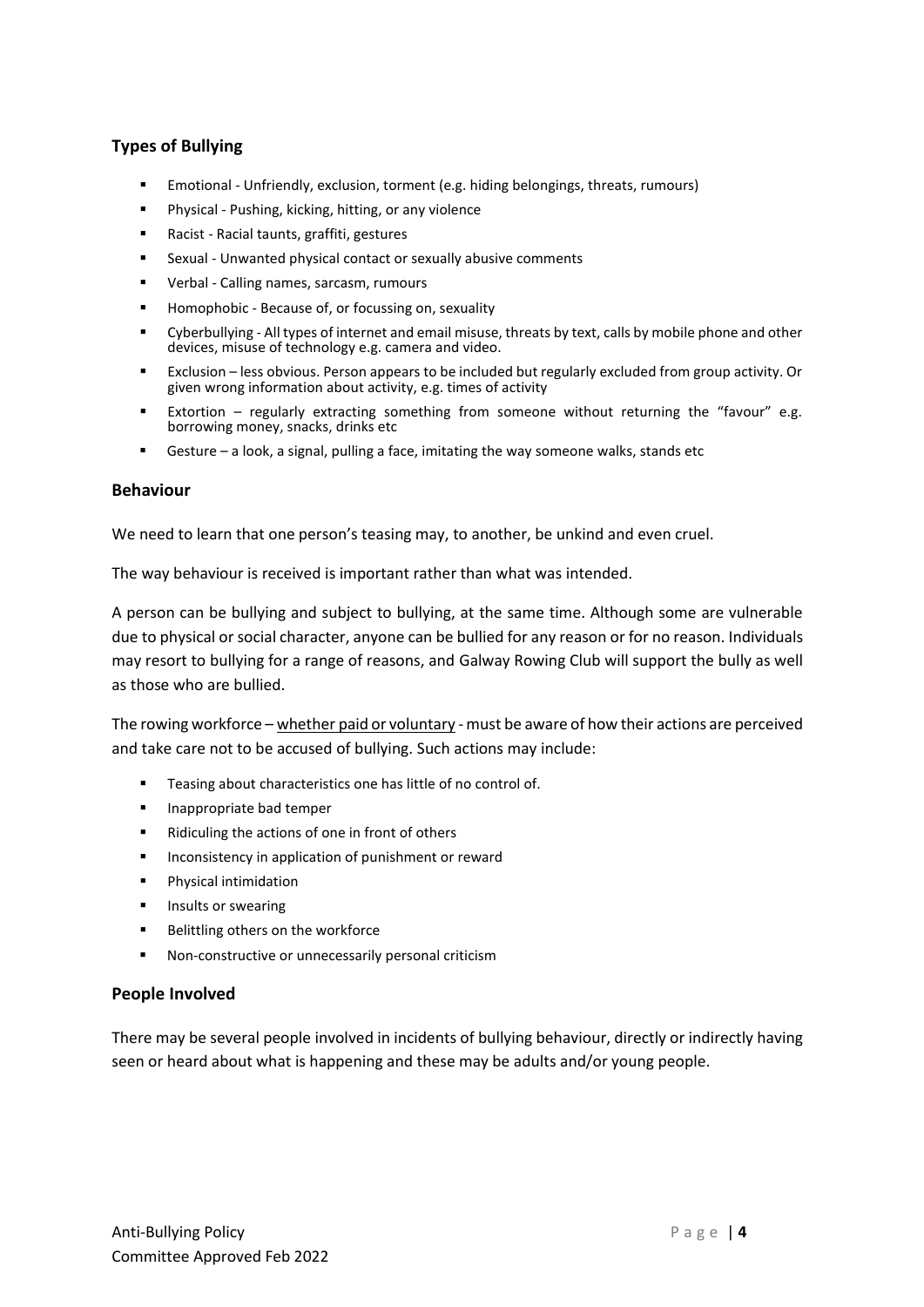# **There are four typical types**:

1. The person displaying bullying behaviour can be an individual or a group, this may be an individual who is popular, or has discovered their behaviour evokes a reaction. Where a group is involved, they can be those most respected or thought to be part of a good team.

People who behave in a bullying manner may be recognised by their own behaviours, often where:

- An individual is being intentionally hostile, aggressive, seemingly be without reason
- An individual or group exert power over another individual or group, often where an imbalance of power already exists
- Satisfaction is gained from their bullying behaviour
- An individual purposely causes harm to another
- An individual repeats harmful behaviour to another

2. The person or group on the receiving end of the bullying behaviour can be known as the target. Often these are individuals who are different from others or stand out for a reason e.g. different culture, background, sexual orientation; someone with a disability; or a talented or less skilled individual.

3. Those individuals who are onlookers to bullying behaviour, often taking no part, are known as the backup and the audience. They provide the audience and the reaction to the bullying behaviour and may be afraid to speak up in case they become a target of the bullying behaviour.

4. There is usually an individual or group who know what is happening but consider it is not their problem; they don't get involved as they are not affected but don't do anything to stop the behaviour

#### **Where bullying behaviour involves an adult:**

The person in charge should ask to speak with the adult separately, away from any young people or other adults. The person in charge should describe the type of behaviour witnessed and the effect it is having on others, especially young people, highlighting the codes of conduct and the Anti-Bullying policy as reminders about acceptable behaviour. The adult should be asked to stop with such behaviour; if the behaviour is denied or does not change, the person in charge may need to issue an immediate sanction to protect young people or others.

#### **Where bullying behaviour involves young people only:**

The person in charge should talk with all the people involved in bullying behaviour as soon as they become aware of the issue and try to reach an agreement about what happened between those involved, highlighting the codes of conduct and the Anti-Bullying Promise as reminders about acceptable behaviour. An immediate sanction may be necessary to deal with the bullying behaviour.

# <span id="page-4-0"></span>**Signs & Symptoms of Someone Being Bullied**

Initial impacts of bullying often go un-noticed, but may be apparent in mood changes and attitudes. Those bullied often develop insecurity and anxiety. This can cause vulnerability, low self-confidence and self-esteem. Reluctance to discuss problems through fear of consequences, is common, and people should be alert to this.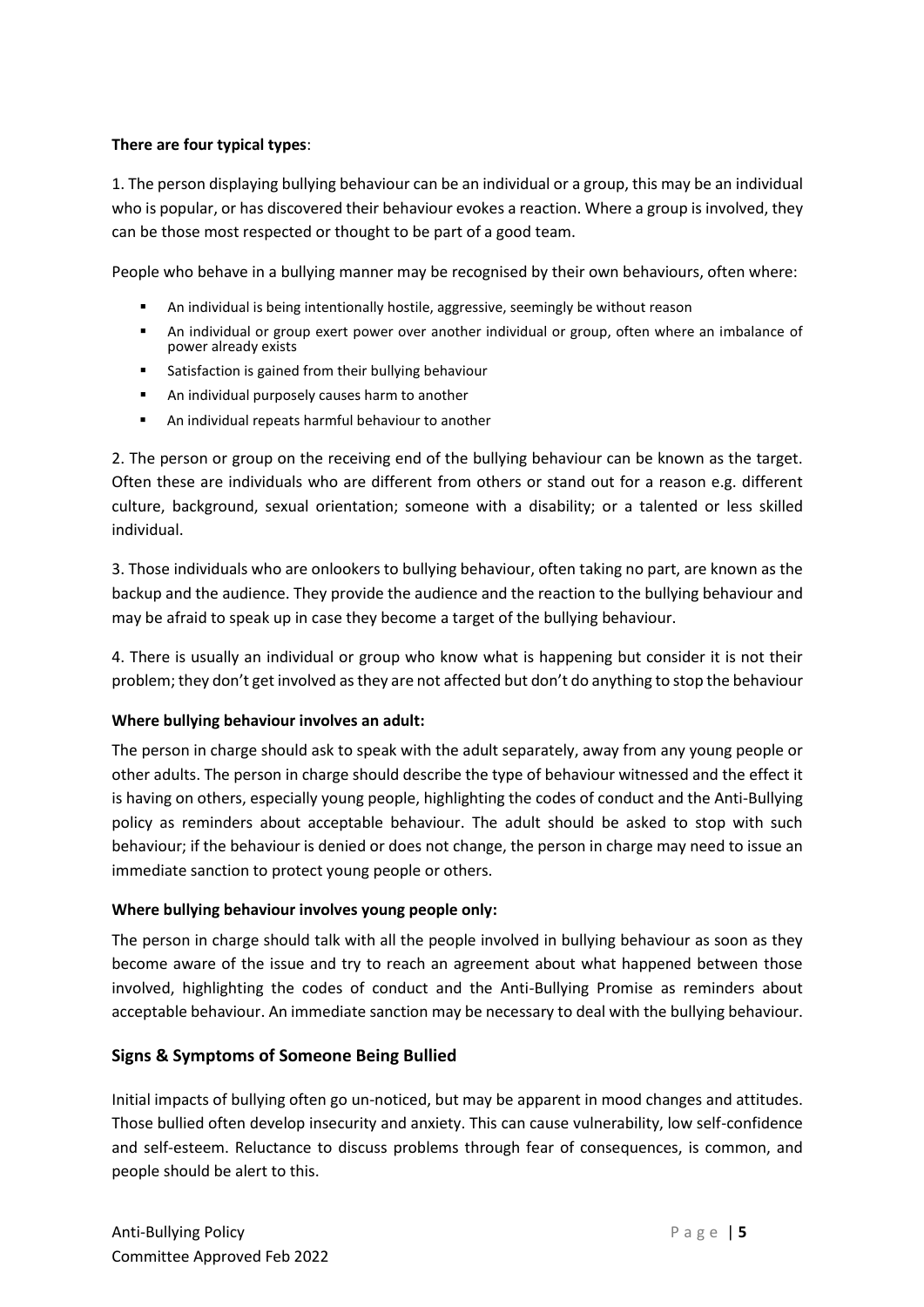These may indicate that a person is being bullied:

- Anxiety about travel to and from sessions, or changes to arrangements.
- Unwillingness or refusal to attend or participate, unexplained absence
- Deteriorating performance, poor concentration or enthusiasm
- Patterns of illness
- Unexplained mood or behavioural change, especially after absences
- Visible anxiety or stress: stammers, withdrawing from activities, etc.
- Spontaneous out of character comments about others
- Stealing or increased requests for money
- Unexplained bruising, cuts, or clothing damage
- Reluctance to discuss distress

## <span id="page-5-0"></span>**Impact of Bullying Behaviour**

Bullying behaviour has an impact on everyone involved. For the person who is the target of bullying behaviour the effects can be felt psychologically and physiologically.

The person who is responsible for the bullying behaviour whilst often a popular person amongst their peers may also show signs of low self-esteem, show a lack of empathy and may have been labelled as a 'troublemaker' in the past.

If the person who is behaving in a bullying manner is an adult, other young people may be afraid to speak out because of the consequences, i.e. they may be afraid of not being picked for activities or left out of team selections.

# <span id="page-5-1"></span>**Roles & Responsibilities**

Anyone who is a target of bullies should not suffer in silence, but try to speak out, to end suffering by themselves and maybe others.

Everyone involved in rowing should work together to combat and, hopefully to reduce and put an end to bullying

Employees/Volunteers will:

- Foster in rower's self-esteem, self-respect, and respect for others
- Show by example the high standards of personal and social behaviour we expect from all our participants
- Discuss bullying with our rowers, so that each one learns about the damage to the bullied and the bully, and discuss the importance to report any bullying when it happens
- Be alert to signs of distress and other indications of bullying
- Listen to those who have been bullied, take them seriously and act to support & protect.
- Report suspected bullying to the appropriate person on the organisation.
- Follow up any complaint from an individual or friend about bullying, and report back promptly on any actions taken
- Deal with observed bullying promptly and effectively, in accordance with agreed procedures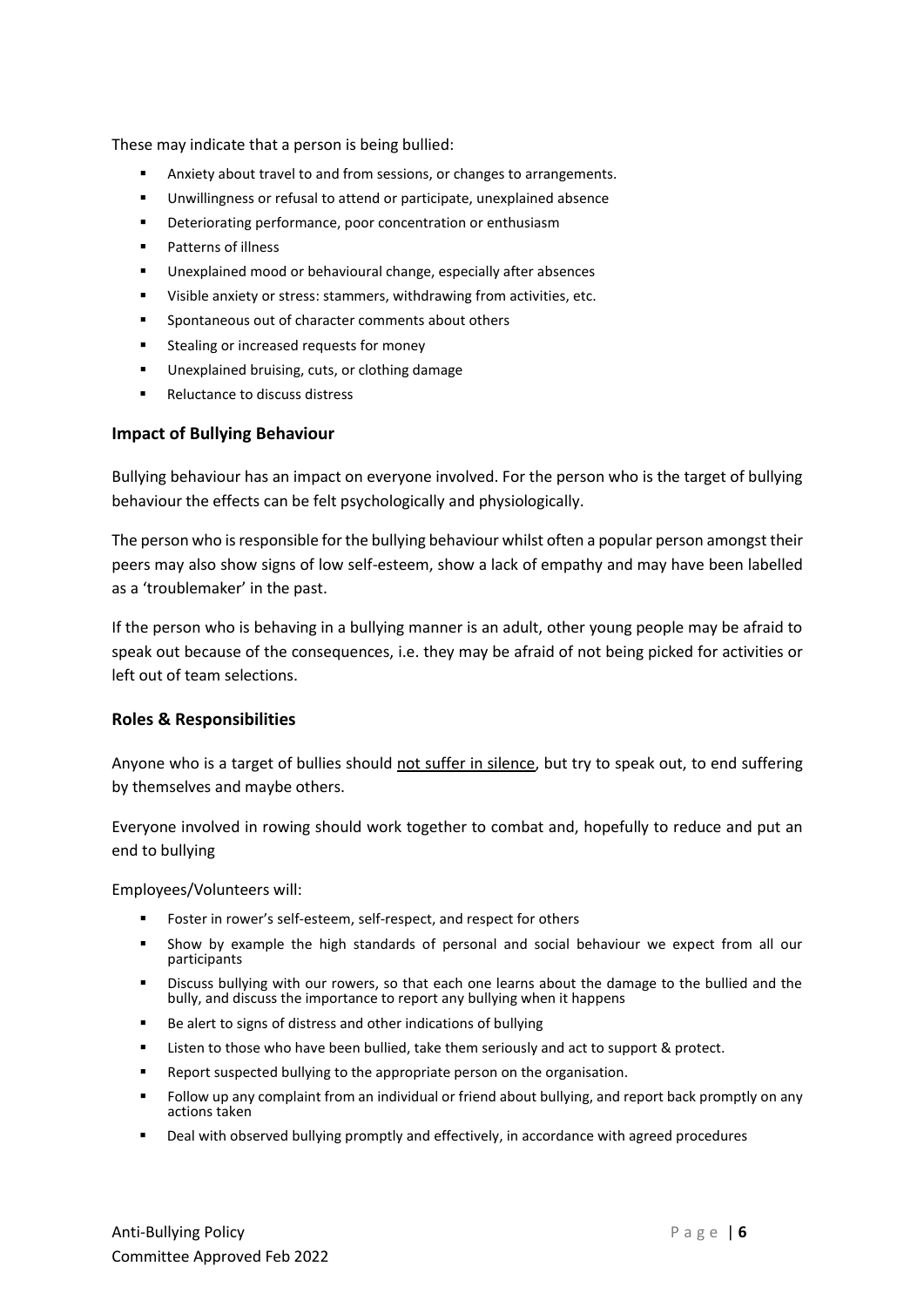Rowers will:

- Avoid getting involved in any kind of bullying, even if it makes you unpopular
- Step in to protect anyone from being bullied, unless it is unsafe for you.
- Report to the person in charge or their assistant, any bullying seen or suspected, to avoid secrecy and to help stop further instances

Parents/Carers, Coaches and Assistants will:

- Watch for distress or unusual behaviour, which might indicate bullying
- Advise their rowers to report any bullying to the person in charge, and explain the dangers of the spread of bullying to themselves and others
- Advise their rowers not to react violently to any form of bullying
- Be supportive to their rowers, reassuring them that suitable action will be taken
- Keep a written note of any reported bullying
- **■** Inform the organisation of any suspected bullying, even if it is other rowers who are involved.
- Co-operate with the rowing community. If your rowers are accused of bullying, try to get the truth, explain the implications of bullying, both for the bullied and the bullies.

Parents and the Club Children's Officer should be informed of the issue by the person in charge and the way it was dealt with including any action necessary if the behaviour continues. It is better to sort issues immediately and quickly and we expect parents and adults to be supportive of this process. The person in charge should also observe the group/individuals to ensure the bullying behaviour does not continue.

The person in charge may also submit a disciplinary report to the complaints and disciplinary committee of the Club or to the **Rowing Ireland** Designated Children's Officer

#### <span id="page-6-0"></span>**Prevent Bullying from Taking Place**

#### **Club**

- Through participation in any Anti-Bullying events available.
- **■** Through meetings of the whole club/organisation with announcement of a zero-tolerance policy towards bullying, and to dispel the idea that bystanders are innocent when bullying occurs.
- **•** Through the organisation's policy for use of mobile phones, to include the reporting of inappropriate use to the police.
- Through anti-bullying information displayed in clubs.
- By role modelling of appropriate behaviour towards others.
- By discussion of procedures with beginners as part of their induction process.
- **·** Through use of senior rowers as mentors with all beginners.
- By having the person in charge of rowing available to all rowers as a first point of contact.

#### **Rowing crew/squad**

- Through learning social skills of negotiation, arbitration and intervention, and learning to consider issues of difference and diversity.
- Through learning what Cyberbullying is and how to prevent yourself becoming a victim- not making personal information public, not giving out passwords, and not responding to threatening or rude messages. Learn also what to do if cyberbullied- including keeping messages for proof, using online protection services, telling parents or friends.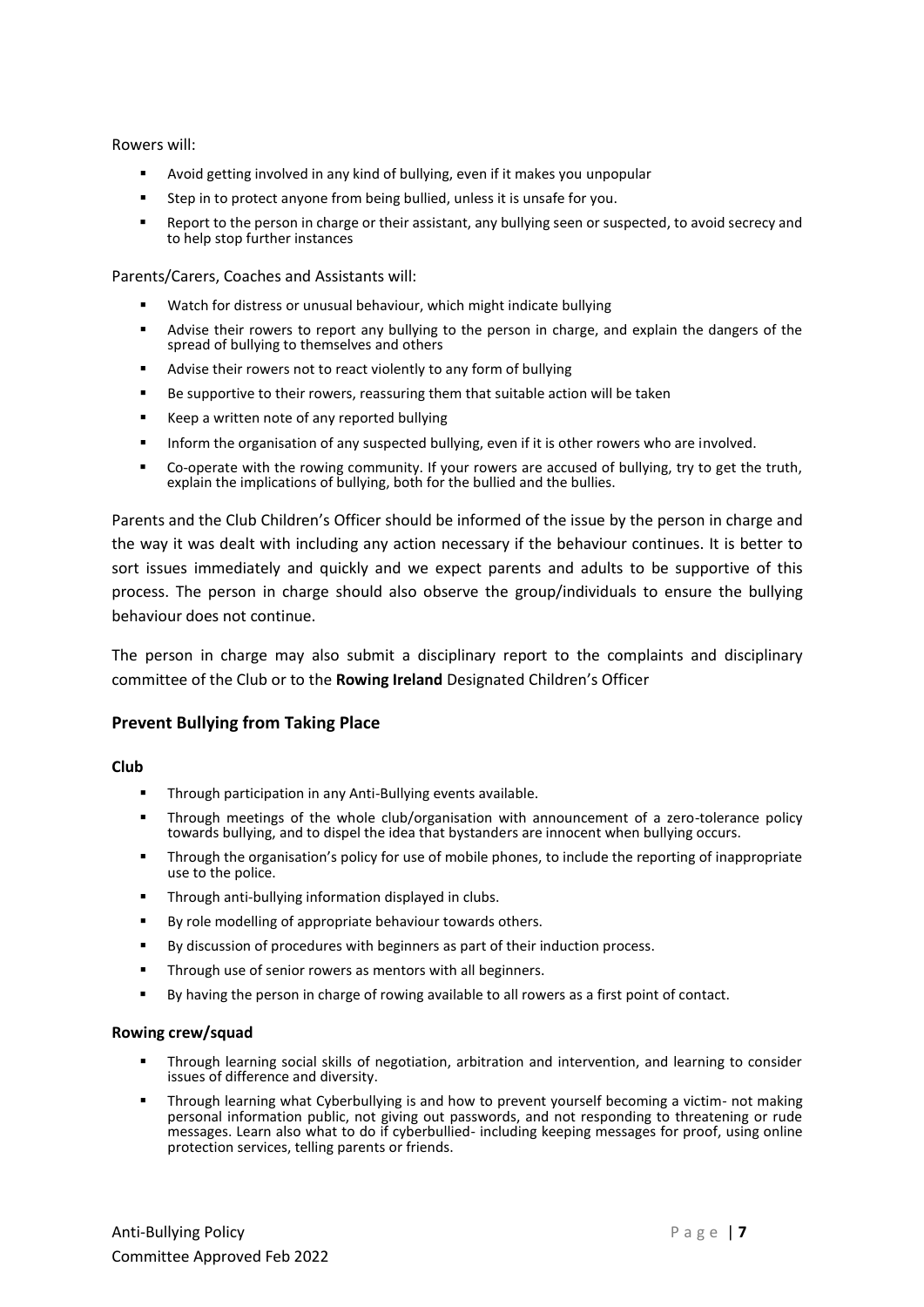# <span id="page-7-0"></span>**Dealing with Incidents of Bullying Behaviour**

Galway Rowing Club's aim in the process below is to support the person suffering the bullying behaviour, and to focus on changing the behaviour of those displaying bullying behaviour.

- Volunteers take their duty of care seriously and will be vigilant and take immediate action. If staff observe or become aware of, an alleged bullying incident they should record details, and pass these to the person in charge.
- The person in charge or their assistant, will investigate carefully and considerately by interviewing all those concerned. The information provided will be recorded.
- Following investigation, the person in charge and their assistant will decide on an appropriate means to best support the person suffering, including altering their behaviour.
- The action taken will be recorded.
- All bullying records will be attached to records for the rower.
- A date for review of the situation will be set with all those involved.

#### **Where bullying behaviour involves an adult**

The behaviour of an adult may be dealt with through an informal complaints process. However, where a young person is involved the Club Children's Officer should talk with the young person and parent to find out what happened. The Club Children's Officer role is to support the young person in ensuring the matter is dealt with appropriately. An informal process is preferable to the formal process, where a resolution can be reached to the benefit of any young person involved. The processes are detailed in the Galway Rowing Club Rules.

#### **Where bullying behaviour involves young people only:**

If an issue has not been resolved or continues after an attempt to resolve the behaviour at the time, or a report is received after an event the information should be passed to the CCO. Often it will require a coach or other person in charge, e.g. a team manager and the CCO to work together to resolve an issue.

The CCO will need to know who is involved i.e. the person or group who have allegedly behaved in a bullying manner, the target of the behaviour and any others who may have been present at the time, i.e. the bystanders.

The bullying behaviour should be assessed based on:

- Information from target of the behaviour (individual or group)
- How long the bullying behaviour has been going on
- How often the bullying behaviour is happening
- <span id="page-7-1"></span>▪ Is there an intention to cause harm to the target(s) of the bullying behaviour?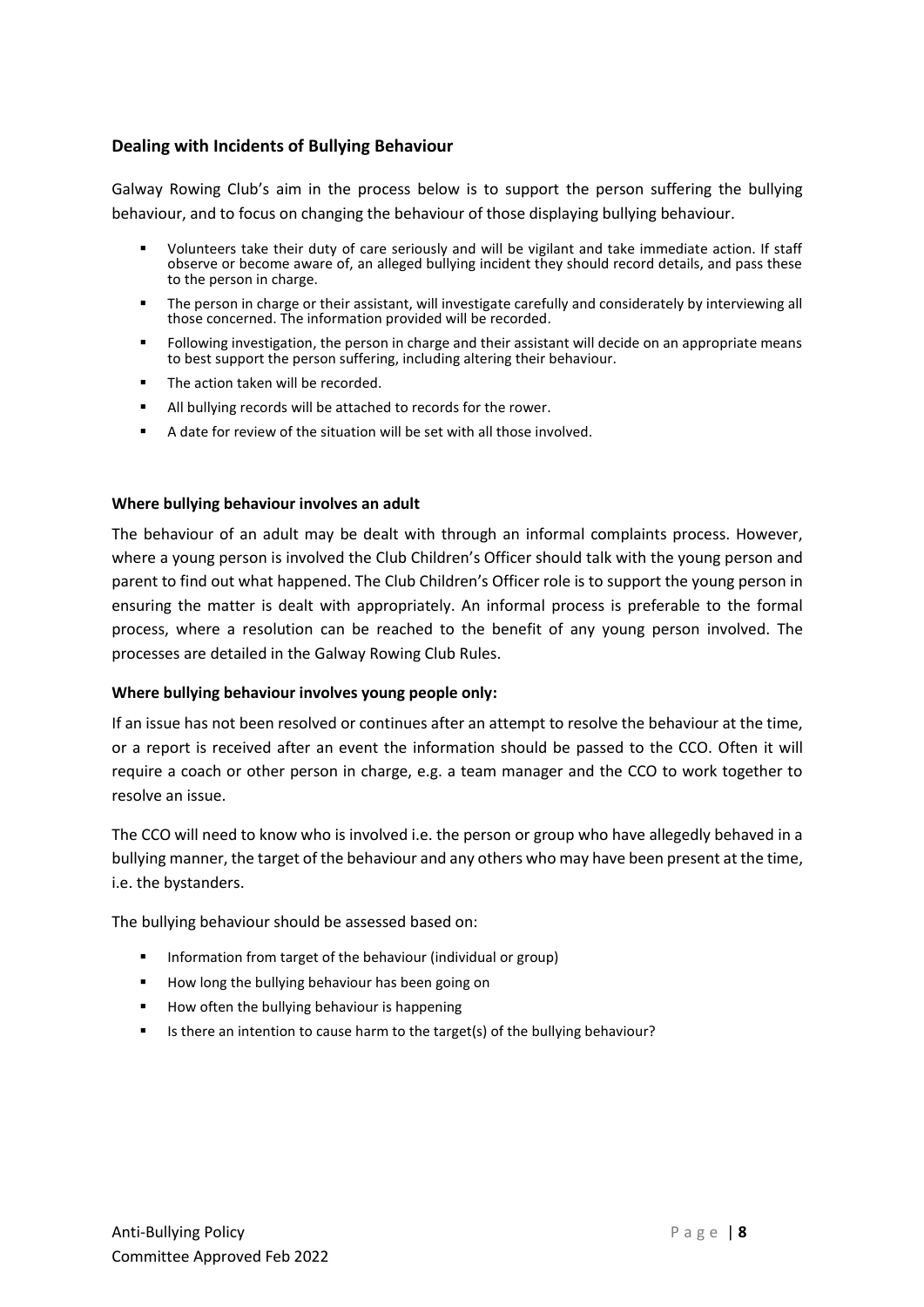# **How an Alleged Bullying Incident Should be Handled.**

Three steps to deal with incidents of bullying are:

- 1. To interview the person who has been bullied and the person who has displayed bullying behaviour separately.
- 2. To provide support for those individuals
- 3. To monitor and review the situation.

When a bullying incident is reported, remember:

- Each case will be different and the solution must be tailored to suit the problem;
- To remain impartial do not seek to attribute blame;
- To help all individuals involved to gain insight into their behaviour;
- That both behaviours have been 'learned' from life experience, so with support they can be challenged and changed to acceptable behaviours

#### **Step 1 – Interviewing the individuals involved**

#### The person alleged to have been bullied**:**

- a. Listen to the victim's story in a calm non-judgemental way
- b. Indicate from the start that the incident is being taken seriously
- c. Inform Designated Safeguarding/Children's Officer
- d. Allow the victim to explore their feelings about the incident
- e. Do not attempt to find out all facts as this may increase stress
- f. Discuss and agree how they might be support. Involve them in achieving a constructive solution
- g. Agree acceptable targets for reaching the solution
- h. Agree a review date
- i. Monitor the situation with members in an unobtrusive way.

#### The person who allegedly displayed the bullying behaviour

- a. Interview the person along with any bystanders
- b. Do not disclose information sources respect confidentiality
- c. State that all incidents of inappropriate behaviour are taken seriously
- d. Clarify that the group has a problem and they need a constructive solution
- e. Facilitate them working to set agreed targets for the group
- f. Make the group aware that progress will be monitored and appropriate action taken

#### **Step 2. Provide support for the individuals involved**

#### <span id="page-8-0"></span>The person alleged to have been bullied

- a. Identify a member who will act a point of contact for the person
- b. Find a reliable friend of group of friends who will accompany the person and report any incidents
- c. Identify times and places of bullying and minimise opportunities by supervision
- d. Provide advice to the members on preventing bullying e.g. seating arrangements
- e. Work with the person to develop self-esteem and social skills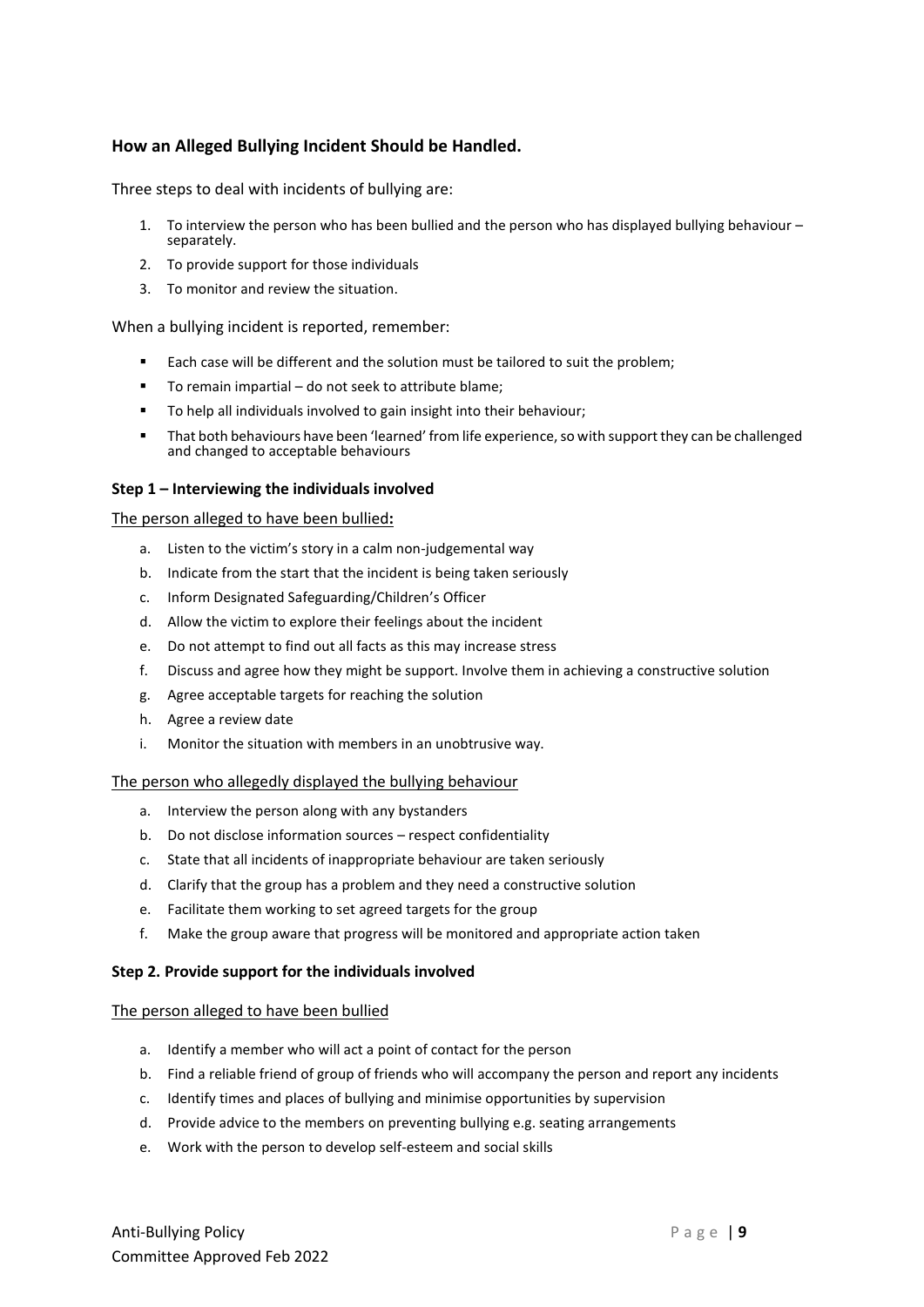#### The person who allegedly displayed the bullying behaviour

- a. Communicate clear expectations of behaviour
- b. Communicate and act on any breach of disciplinary policies.
- c. Work with the person to improve their social skills

#### <span id="page-9-0"></span>For the workforce member

- a. Contact the person involved and if appropriate, a parent. (they may request that parents are not contacted, and interviewer should then use discretion, and note on interview form.)
- b. Enlist support to ensure awareness and agreement of targets set.
- c. Include supporters in monitoring and review process.

#### **Step 3 – Conduct a review meeting. (**After suitable period e.g. 3-6 weeks.)

- a. Interview all those involved to ascertain level of progress.
- b. If targets are not achieved, set new targets
- c. Monitor and review until targets achieved.

#### <span id="page-9-1"></span>**Summary for Immediate Response**

The person in charge of the group should always try to stop bullying behaviour as quickly as possible

- Young people should not be forced to shake hands with each other
- **■** If an adult is involved in the bullying behaviour this should be stopped immediately
- Parents should always be told this may happen after the behaviour has been sorted out
- Club Children's Officer should be told, the CCO should not need to do anything unless bullying behaviour continues
- Reaching a solution straightaway is usually better for all young people involved
- **■** All those working with young people should encourage the group to follow the Codes of Conduct
- Only those involved, their parents and the CCO need to be told about what has happened; the CCO will note the behaviour, the actions and the outcome – this record will remain with the CCO.

#### <span id="page-9-2"></span>**Use of Sanctions**

If bullying behaviour cannot be resolved through the No Blame (see below) approach the issue should be sent forward as a disciplinary matter through the correct process to the Complaints and Disciplinary Committee. The Complaints and Disciplinary Committee will deal with the matter through the Galway Rowing Club's Complaints and Disciplinary procedures and may issue sanctions depending on their findings

#### **Restorative approach with young people**

The preferred method to deal with reports of bullying behaviour is the No Blame approach to resolve the behaviour. This can help to restore or repair a previously positive relationship and allows the young people involved to consider their feelings, their behaviour and the effects of bullying behaviour on everyone.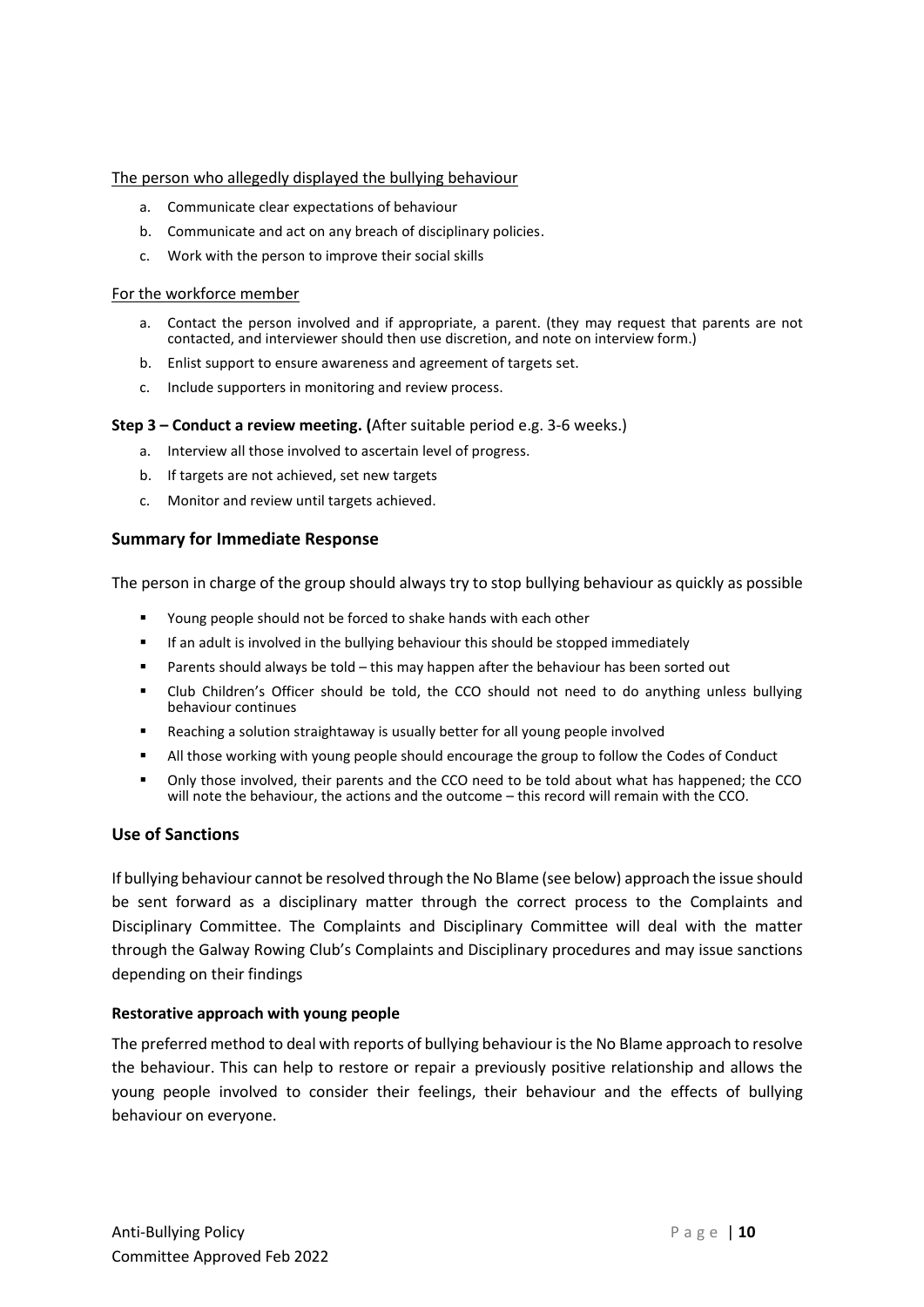# <span id="page-10-0"></span>**The No Blame Approach**

The NO BLAME approach seeks a resolution for young people involved in bullying behaviour whilst maintaining their relationship within their peer group. Young people involved often want certain behaviours to stop, without a need for punishments to be imposed. This approach is often difficult for adults to reconcile, often wanting punishments to be handed out. The guidance should be taken from young people involved.

The NO BLAME approach encourages young people to recognise the impact of their behaviour and to take responsibility for changing it. Using this approach, a previous relationship between individuals or within a team may be re-established and this is often the preferred option for the young people involved.

The ethos behind the NO BLAME approach is to:

- EXPLAIN the problem, i.e. that someone seems to be unhappy, seems to be picked on etc. and explain how that person is feeling; this should not accuse anyone.
- ASK for ideas as to how to help this person
- LEAVE the individual/group to put their ideas into practice
- MEET with the individuals involved to check how the behaviour has changed
- SHARE the responsibility of changing the behaviour and encouraging everyone to speak to a trusted adult if there is bullying behaviour in the club

The NO BLAME approach does not attempt to get 'confessions', it seeks to get an acknowledgment of behaviour and provides an opportunity for young people to change hurtful behaviour.

There may be issues that are not resolved through the NO BLAME approach, where behaviour continues.

Bullying behaviour is a breach of a code of conduct and may have to be dealt with through a disciplinary process. However, the outcome for young people is far better when issues can be resolved through such a restorative practice.

#### **Applying the NO BLAME Approach**

Step 1: Meet with young person who is the target of the bullying behaviour

If there has been an incident of bullying behaviour talk to the young person who is the target of the behaviour. Find out who is involved and what the young person is now feeling.

Try asking the following questions:

- What was the behaviour that has caused upset?
- Are you physically hurt and/or how are you feeling?
- Who was involved in the behaviour, i.e. was it in your own peer group?
- When and where did it happen?

Actively listen and advise the young person of the next steps that will be taken